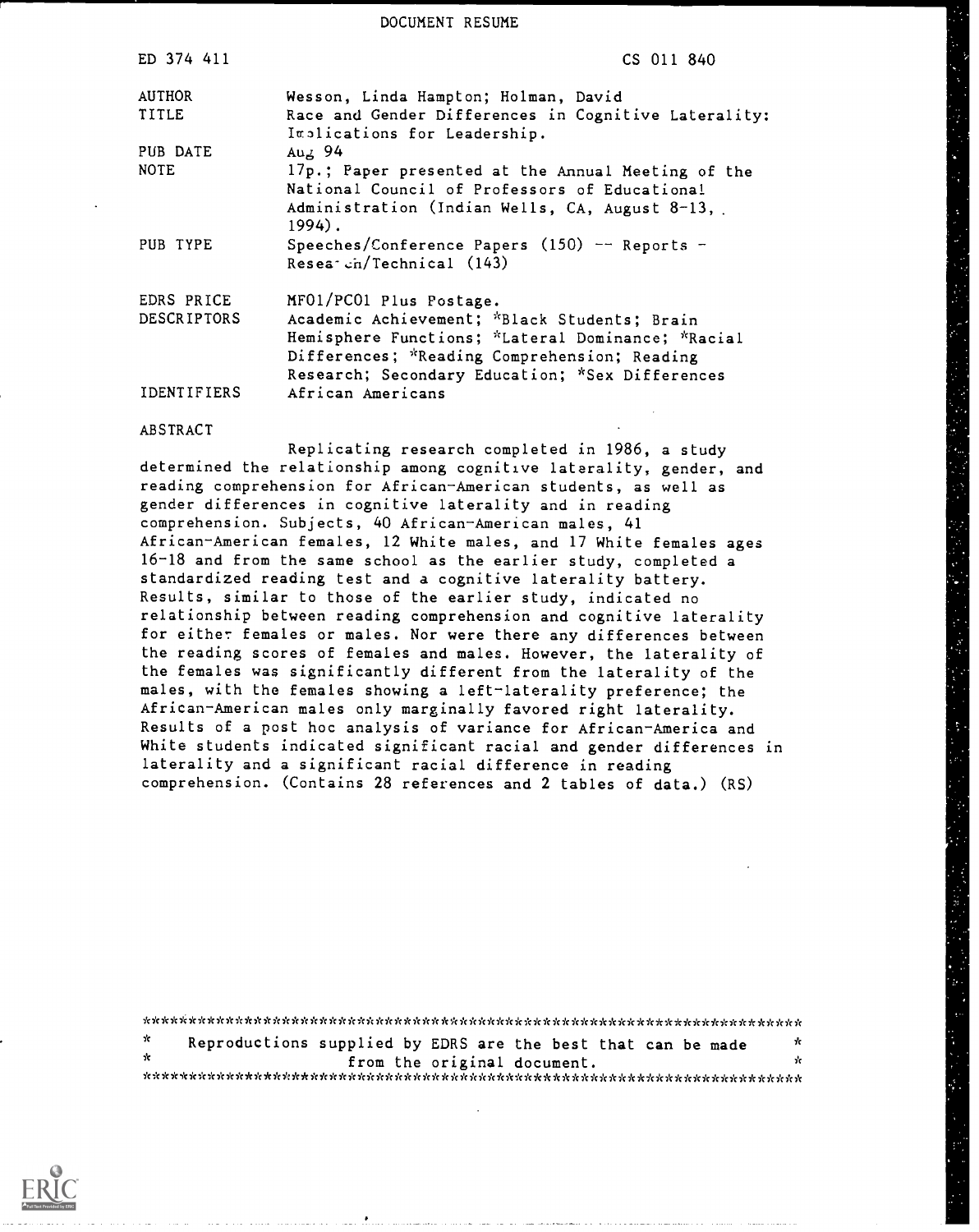ED 374 411

 $4 \times 10^{-4}$ 

Race and Gender Differences in Cognitive Laterality: Implications for Leadership

> Linda Hampton Wesson David Holman Arkansas State University P.O. Box 2781 State University, AR 72467  $501 - 972 - 3062$

1994 NCPEA Annual Meeting Indian Wells, CA August 8-13, 1994

U S DEPARTMENT OF EDUCATION<br>Office of Educational Resources<br>EDUCATIONAL RESOURCES INFORMATION

- CENTER (ERIC)<br>This document has been reproduced as<br>received from the person or organization originating it
- Minor changes have been made to improve reproduction quality
- Points of view or opinions stated in this<br>document do not necessarily represent<br>official OERI position or policy

"PERMISSION TO REPRODUCE THIS MATERIAL HAS BEEN GRANTED BY

 $L \cup L$ 

TO THE EDUCATIONAL RESOURCES INFORMATION CENTER (ERIC)."

2 BEST COPY AVAILABLE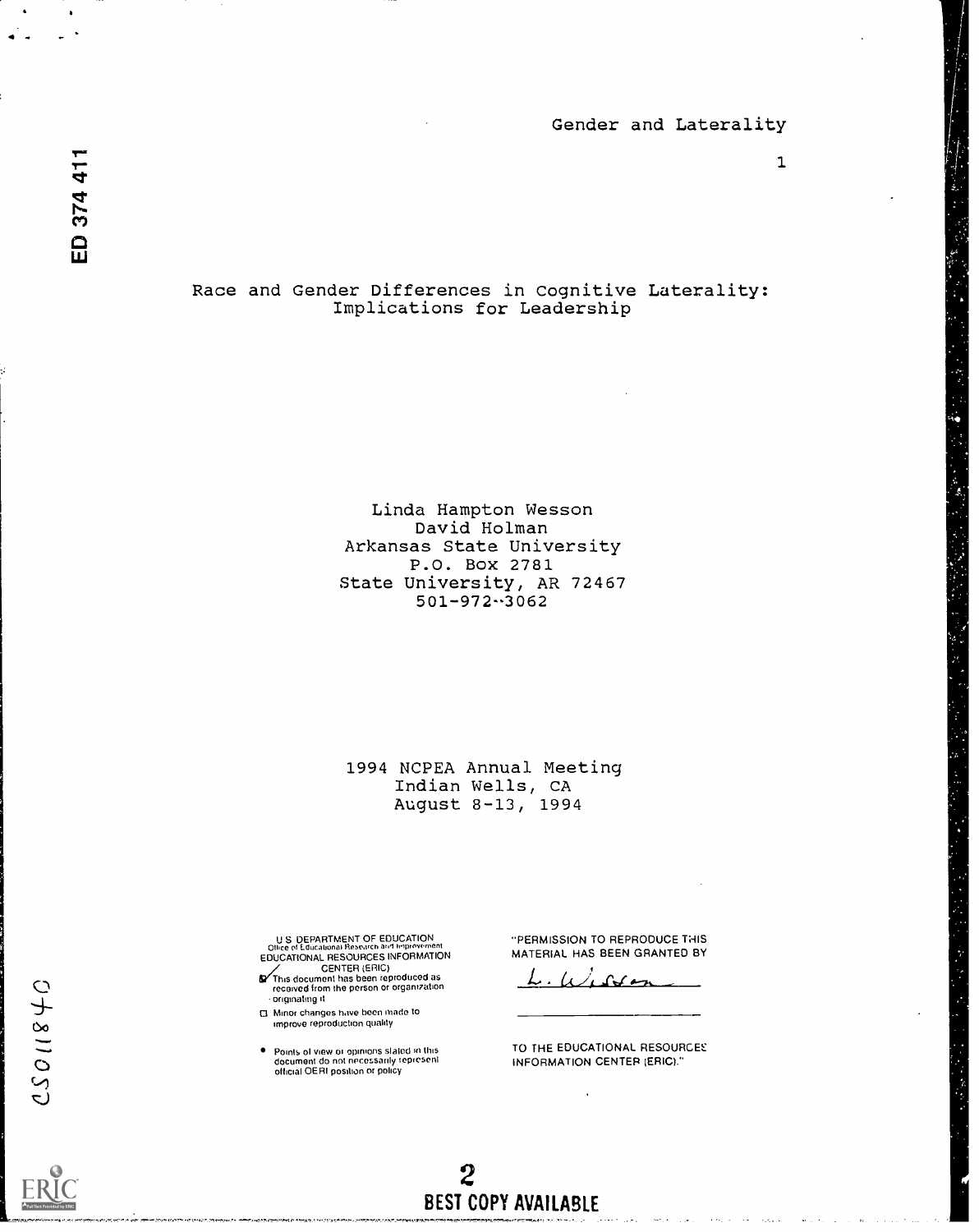#### Abstract

This research replicates a study done in 1986 by the first author; both studies determined the relationship between cognitive laterality, gender and reading comprehension for African-American students. These studies also examined gender differences in cognitive laterality and in reading comprehension. Four null hypotheses were tested.

Both studies had similar results. There was no relationship between reading comprehension and cognitive laterality for either females or males. Nor were there any differences between the reading scores of females and males. However, the laterality of the females was significantly different from the laterality of the males with the females showing a left-laterality preference; the African-American males only marginally favored right laterality. As a post hoc analysis ANOVAs were calculated for. African-American and white students in the 1994 sample to determine inter-group variability. The results of the inter-group comparisons indicated that there were significant racial and gender differences in laterality and a  $\epsilon$  qnificant racial difference in reading comprehension.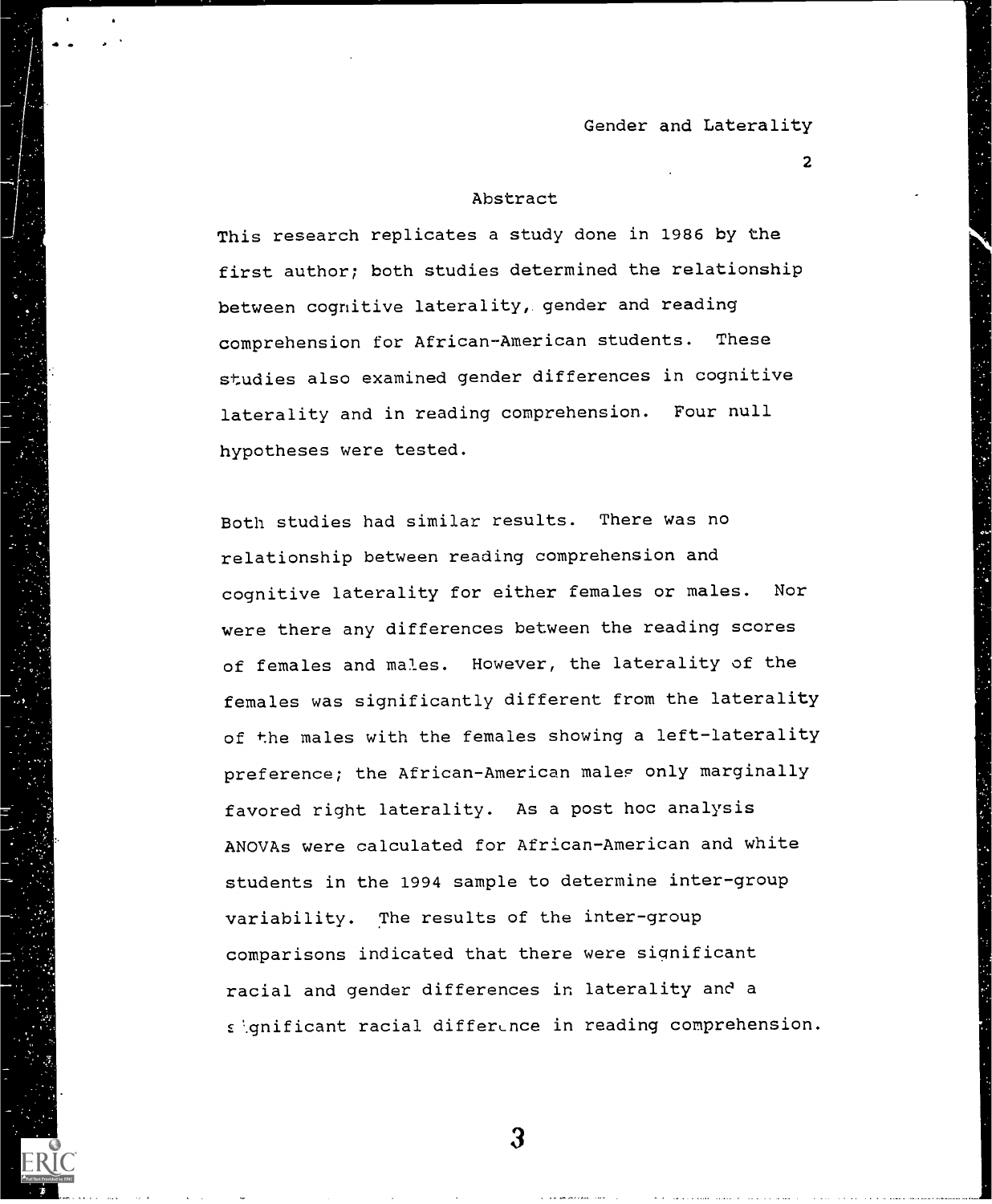3

Race and Gender Differences in Cognitive Laterality: Implications for Leadership

There is a striking lack of published research that deals with African-American students and their academic achievement. This was true in 1986 when the original research study was completed and has not improved even though the academic status of African-American students, and particularly the African-American male, continues to decline (Bridges, 1986; Gibbs, 1988; Hatchett, 1986; "Hearing on," 1990.; Keller, 1987; Levin & Havighurst, 1984; "The African-American Male," 1990; Wesson, 1994). In fact, there has been so much concern for the general status of the African-American male in this society that during the years 1990-1992 both the National Association for the Advancement of Colored People (NAACP) and U.S. Congress held conferences on the "endangered African-American male" (Narine, 1992).

Although the research on African-American academic achievement is scarce, some research indicates there is a difference in male-female academic achievement and that black females attain a higher level of achievement than black males early in their academic careers ("Educating Black Male," 1988). In Chicago, by the third grade, black males trailed all other groups in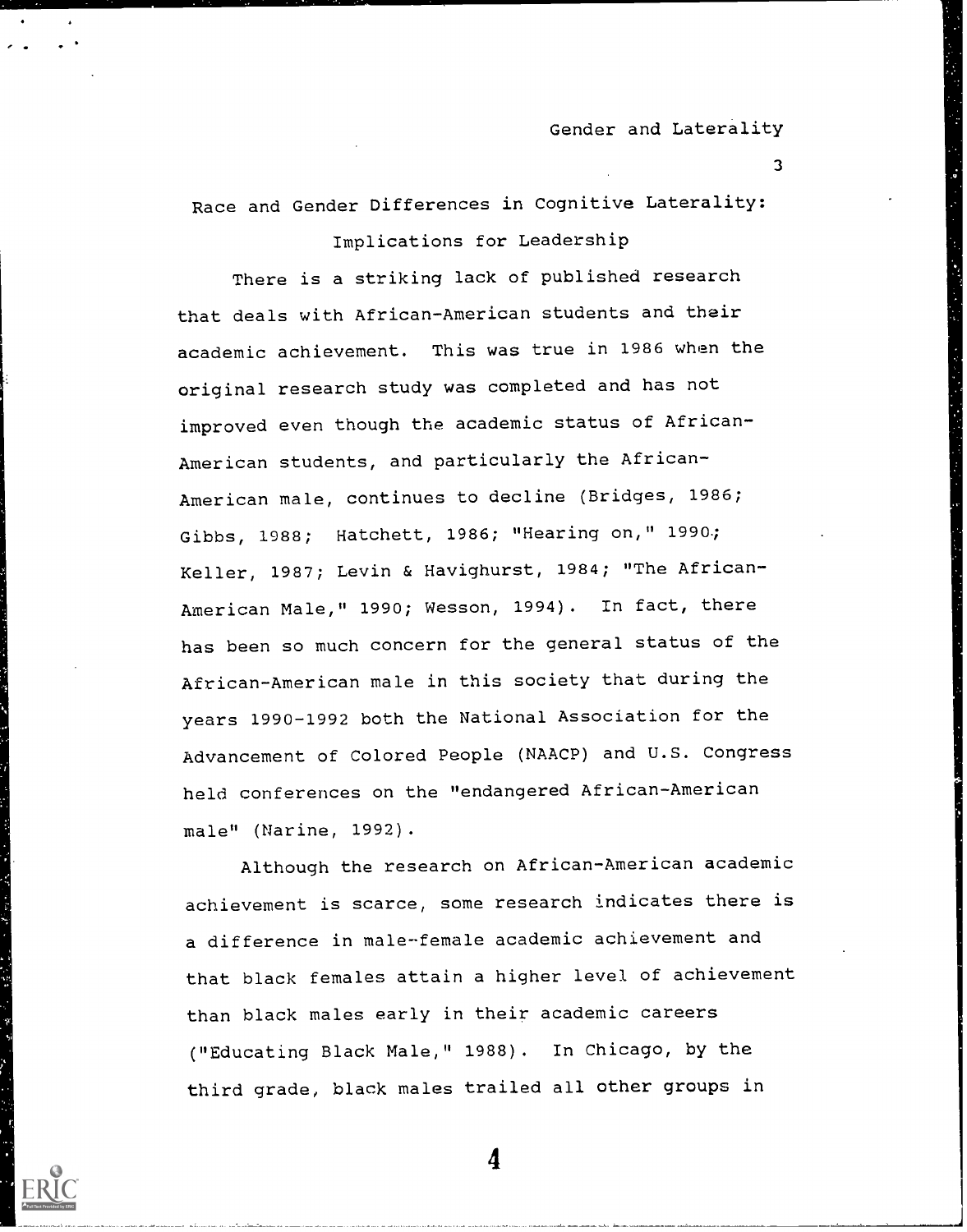4

math in contrast to every other ethnic group where males significantly outperformed females ("Odds Stacked Against," 1990). By age 13, 44% of black males were one or more years below grade level, but within this same age group only 33% of black females, 30% of white males and 22% of white females were one or more years below grade level (Simmons & Mitchell, 1990).

An ERIC search in the 1982-94 database specifically points to the nature of the problem. Of the 2,007 records on "reading achievement", there is only 1 on "reading achievment" and "black students," "male" or "female." There are 14,083 records on "academic achievement." Although 655 of those records are on "academic achievement and black students," only 17 are on "academic achievement and black females, and 39 are on "academic achievement and black males." Similarly, there are only 35 records on "secondary education, reading achievement and black students" with only 1 of those 35 articles specifically targeting either "black males or females." There are only 264 records on "secondary education, academic achievement and black students" and of those only 4 dealing with "black females" and 10 dealing with "black males." Relative to "creativity," there are 2,973 records of which only 9 records addressing "black students" are

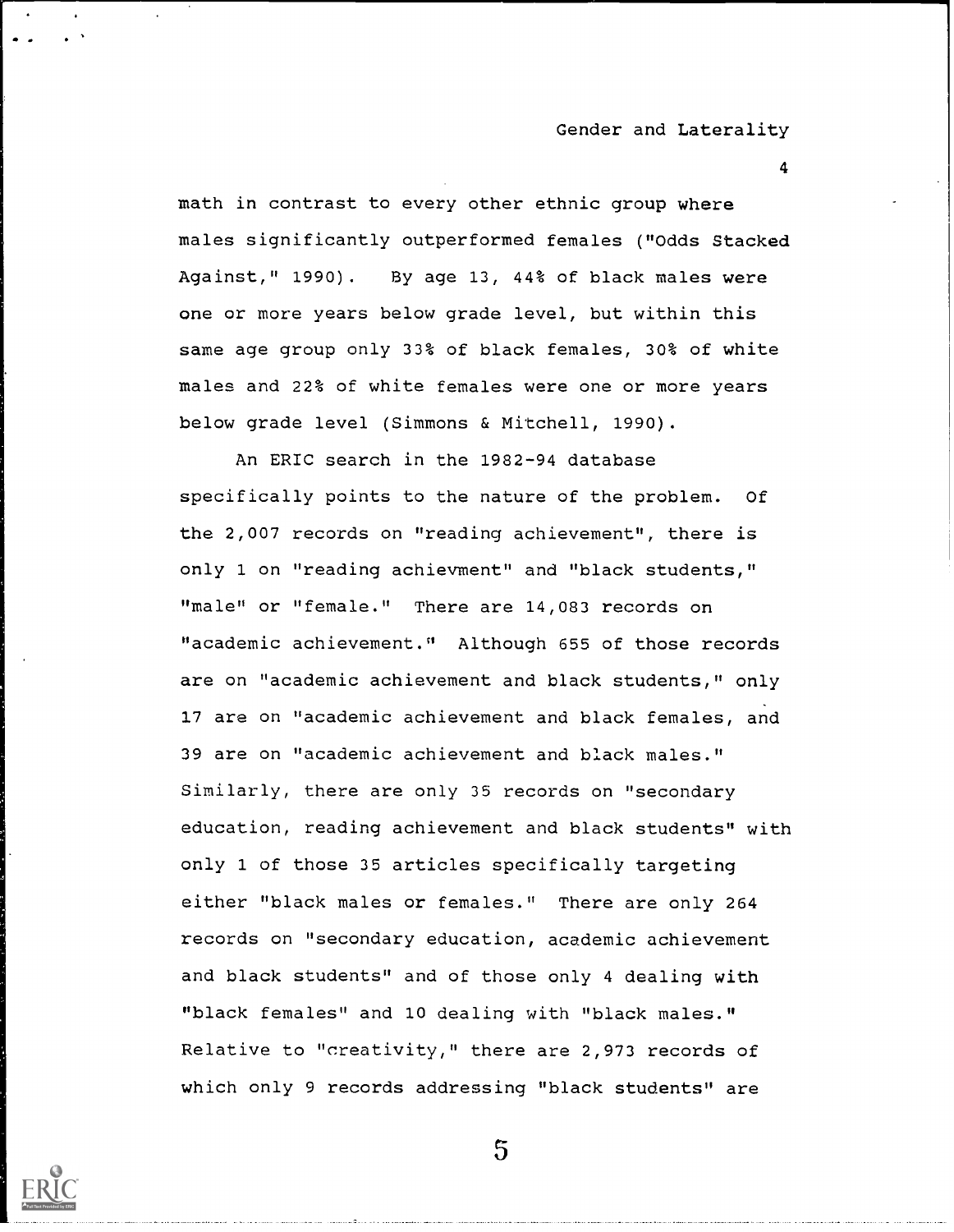5

included. Of those only 1 record deals specifically with "black males" and none deal with "black females."

In 1992 Sandra Graham did a content analysis of six leading APA journals for articles on African-Americans and found that little research on African-Americans has been published in these journals (cited in Padilla, 1994). Although Padilla (1994) contends that ethnic-related research may be finding its way into more popular ethnic journals such as Journal of Black Psychology and the Journal of Negro Education, these journals do not have a wide circulation among practitioners.

The purpose of the present study is to discover the degree to which students process information differently. By analyzing the preferred cognitive processing mode of African-American and white high school students, this study attempts to determine the effect of laterality and gender on reading comprehension.

#### Methods

A standardized reading test to measure reading comprehension and the Cognitive Laterality Battery (Gordon, 1986) were administered to a sample of African-American and white students in 1986 and 1994. These tests were administered in 1986 to seventy-two

£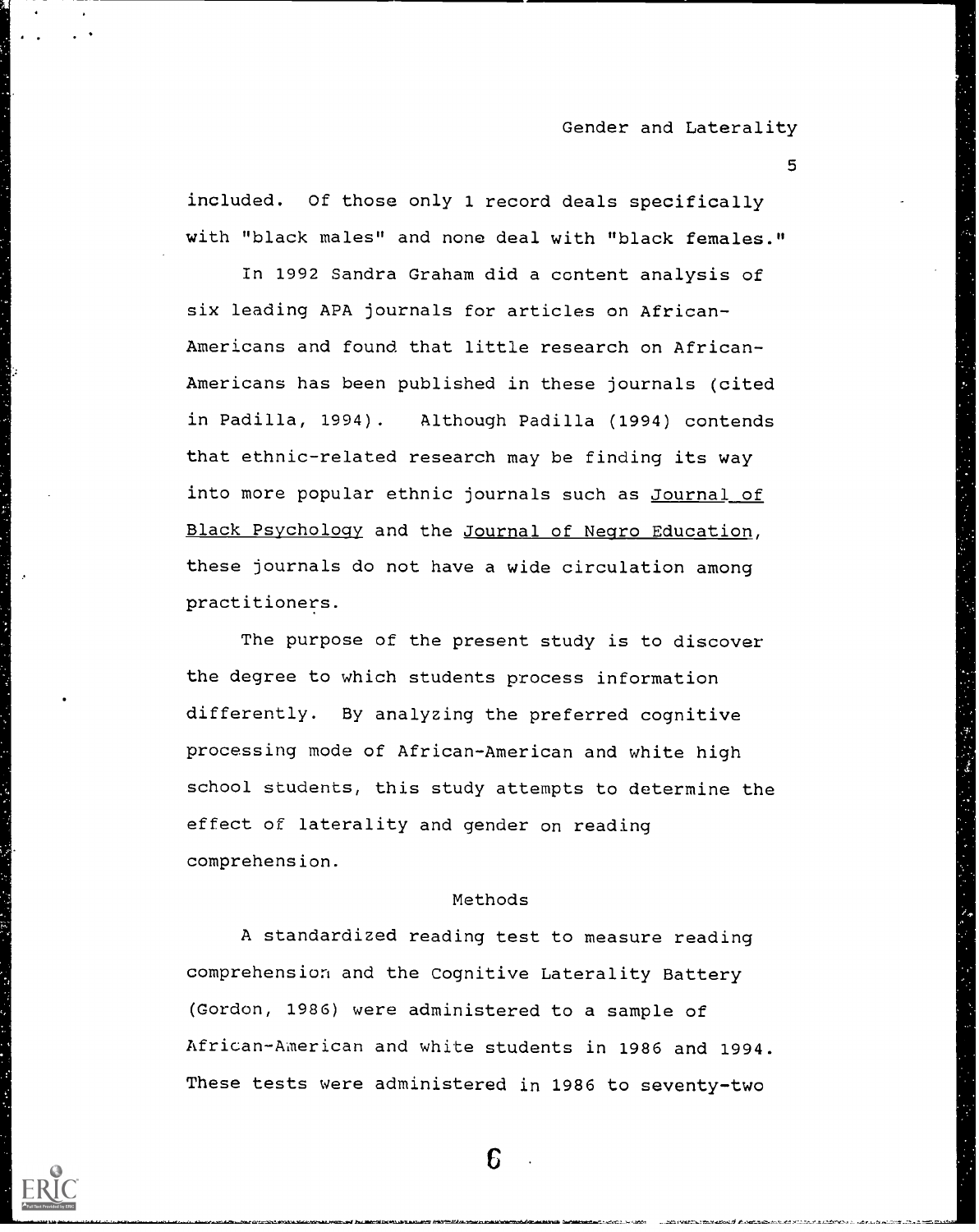6

(72) African-American males, sixty-seven (67) African-American females, ages 16-18; in 1994 the standardized reading test and the Cognitive Laterality Battery were administered to forty (40) African-American males, forty-one (41) African-American females, twelve (12) white males and seventeen (17) white females, ages 16 to 18. The standardized reading test used in 1986 was the reading test from the Advanced-2 Level of the Metropolitan Achievement Tests, Sixth Edition, (MAT-6); the reading test from the Stanford Test of Academic Skills, Third Edition, was the standardized reading test administered in 1994. The 1994 research sample was taken of students from the same school and the same grade as that of the 1986 sample.

Since a purpose of the 1994 study was to replicate the 1986 research, we posed the same four null hypotheses used with the African-Americar population in the 1986 study:

Hypothesis 1. There is no significant relationship between reading comprehension and cognitive laterality for the males in this population.

Hypothesis 2. There is no significant relationship between reading comprehension and cognitive laterality for the females in this population.

\*7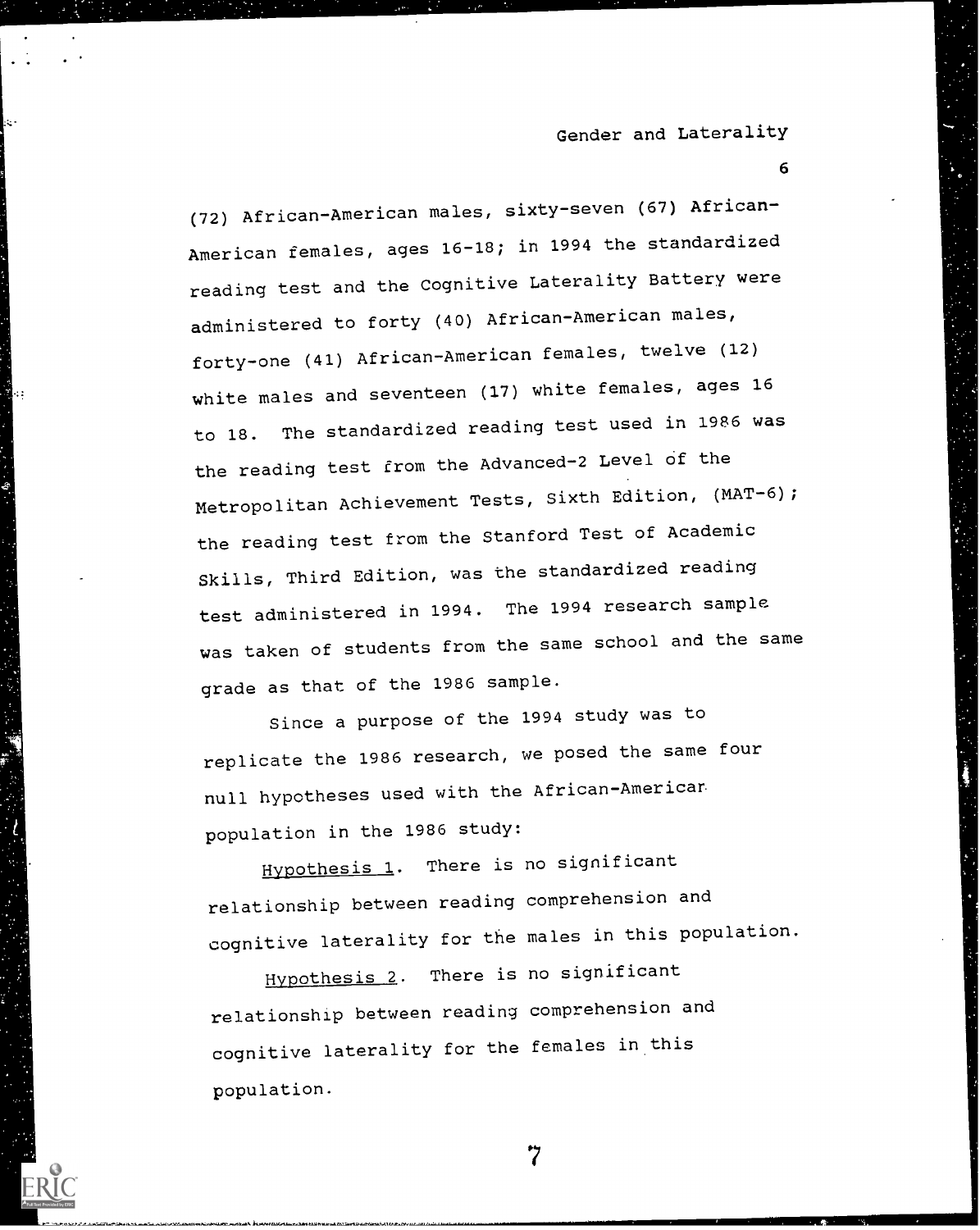$T_{\rm{max}}$ 

Hypothesis 3. There is no significant difference between the cognitive laterality of males and females in this population.

Hypothesis 4. There is no significant difference between the reading comprehension of males and females in this population.

A post hoc ANOVA using the black and white <sup>1994</sup> populations, was performed to determine racial and gender differences for laterality and reading comprehension; an analysis we were unable to do with the 1986 sample.

#### Findings

In 1986 and in 1994, hypotheses 1,2, and 4 were retained. Hypothesis 3 was rejected. Both sets of data indicate that there was no statistically significant correlation between reading comprehension as measured by the Reading Comprehension Test of the MAT-6 for 1986 and Stanford Test of Academic Skills for 1994 and cognitive laterality as measured by the Cognitive Laterality Battery for either males or females in the samples. The results of the t-test indicated that there was no significant difference between the reading comprehension of the males and females, but there was a significant difference between the cognitive laterality of the males and females.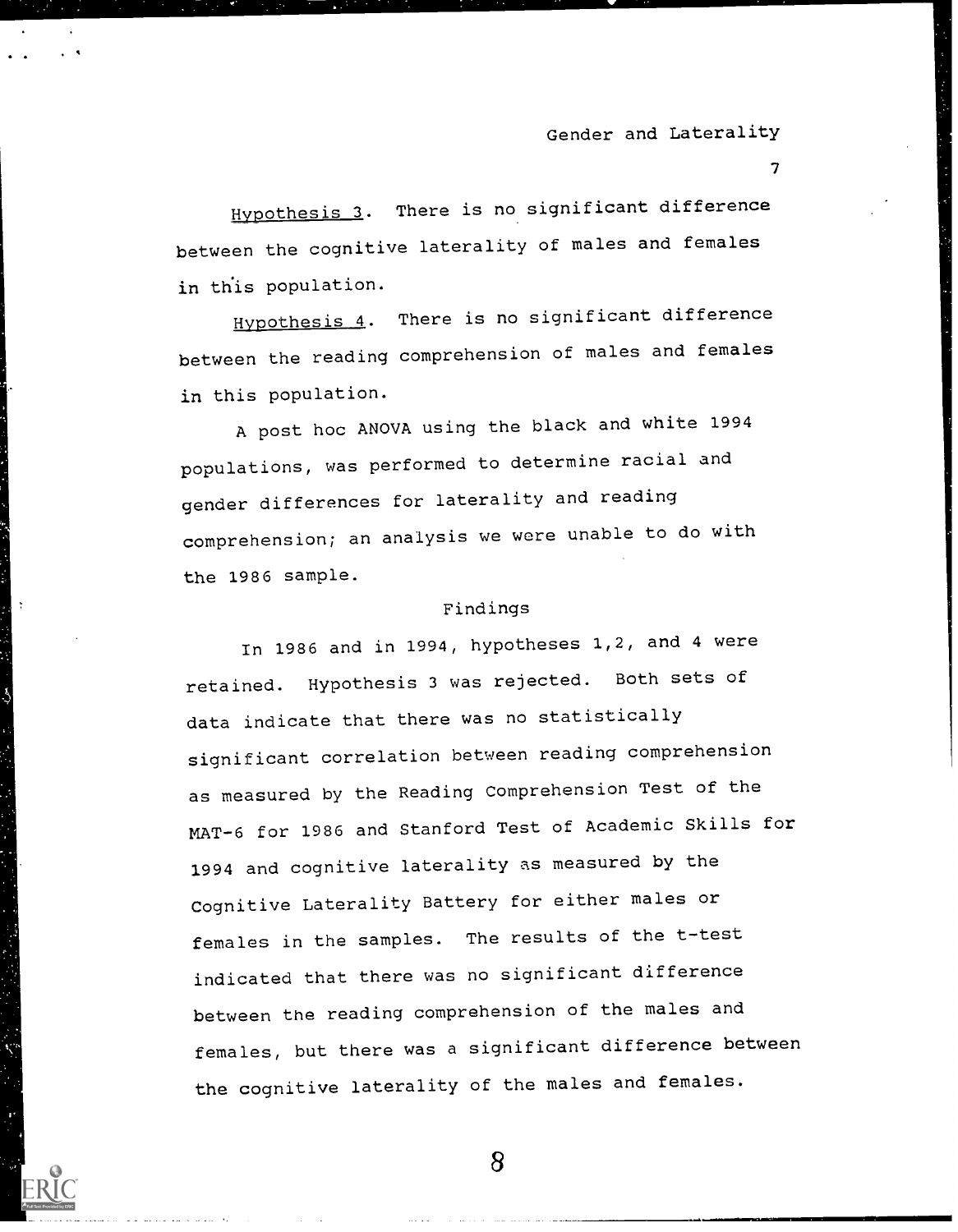8

|      |                        |             | Cognitive Laterality and Reading Among Black High School Students |                                |
|------|------------------------|-------------|-------------------------------------------------------------------|--------------------------------|
| Year | Reading and Laterality |             | Mean<br>Comprehension                                             | Mean<br>Laterality             |
|      | Male                   | Female      | Between<br>Genders                                                | Between<br><u>Genders</u>      |
| 1986 | $r = -.05$             | $r = -.074$ | $t = 1.09$                                                        | $t = -5.27$<br>$**$            |
| 1994 | $r = .015$             | $r = .146$  | $t = -0.68$<br>$7001 \cdot N = 10$ males                          | $t = 2.70 *$<br>females.<br>41 |

SUMMARY OF RESULTS

<u>1994: Note: 1986: N=72 males, 67 females.</u> 1994: N=40 males, 41 females.<br>Note: 1986: N=72 males, 67 females. 1994: N=40 males, 41 females. Note: Correlations were Pearson r  $*P \le .01$   $*P \le .001$ 

Data from the 1994 sample of African-American and white students were used to test for significant differences between laterality and reading comprehension for the total sample. The findings are as follows: if the sample is aggregated by race and gender, there are significant differences in laterality and reading comprehension for both race and gender, but no significant interactions can be found among laterality, race and gender. With regard to reading comprehension scores, there is a two-way interaction by race and gender that is close to significance (P<=.088). The mean scores on the laterality test of the sample aggregated by race indicate that the African-American population slightly favored left laterality and the white population showed a definite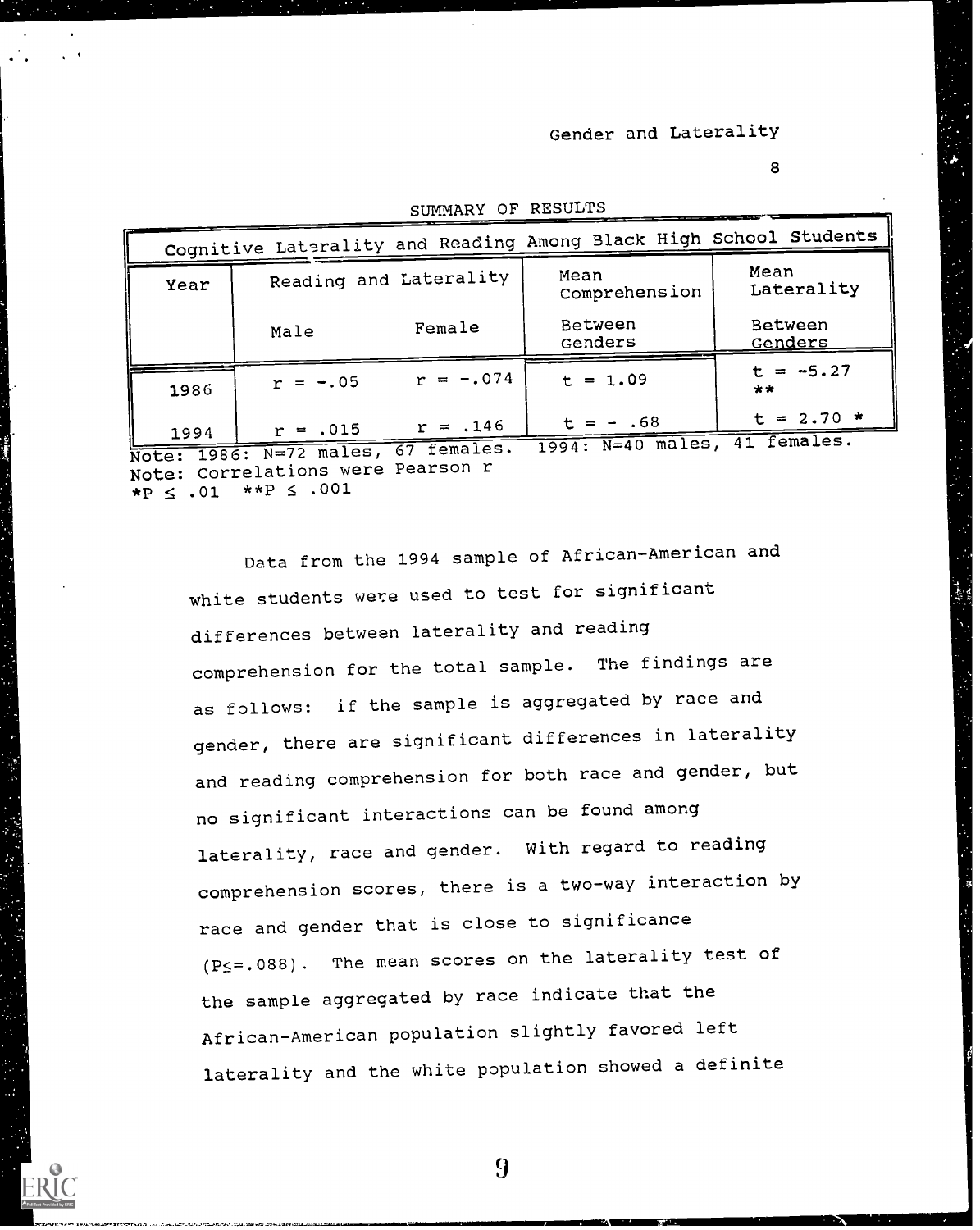# right-laterality preference.

|                               | ANOVA SUMMARY                                                  |                                       |                                                                               |
|-------------------------------|----------------------------------------------------------------|---------------------------------------|-------------------------------------------------------------------------------|
|                               |                                                                | 1994 Data on Inter-Group Comparisions |                                                                               |
|                               | Comprehension                                                  |                                       | Laterality                                                                    |
| Variable                      | Means                                                          | F Ratio                               | F Ratio                                                                       |
| Gender<br>M<br>F<br>Race<br>B | 31.8127<br>32.1525<br>29.0723                                  | .043<br>$45.42**$                     | 8.706*<br>20.894**                                                            |
| W<br>Gender x Race            | 40.2667                                                        | 2.960                                 | .251                                                                          |
|                               | $\ldots$ $\ldots$ $\ldots$ $\ldots$ $\ldots$ $\ldots$ $\ldots$ |                                       | Note: African-American students: N=40 males, 41 females<br>17 female students |

Note: White students: N=12 male, 17 female students  $*P \le .001$   $*P \le .0001$ 

### Conclusions

Dramatic changes have taken place since the original split-brain research (Sperry, 1968) and the resultant speculations connecting education to brain research. Some of these connections include the recognition of different learning styles (Dunn, 1990), multiple intelligences (Gardner, 1982) and Koestler's idea that "everything is a part of something bigger and is itself made up of parts" (cited in Caine & Caine, 1991). Recently Caine and Caine (1991) have focused attention on the correlation between understanding brain processes and effective teaching methods. Even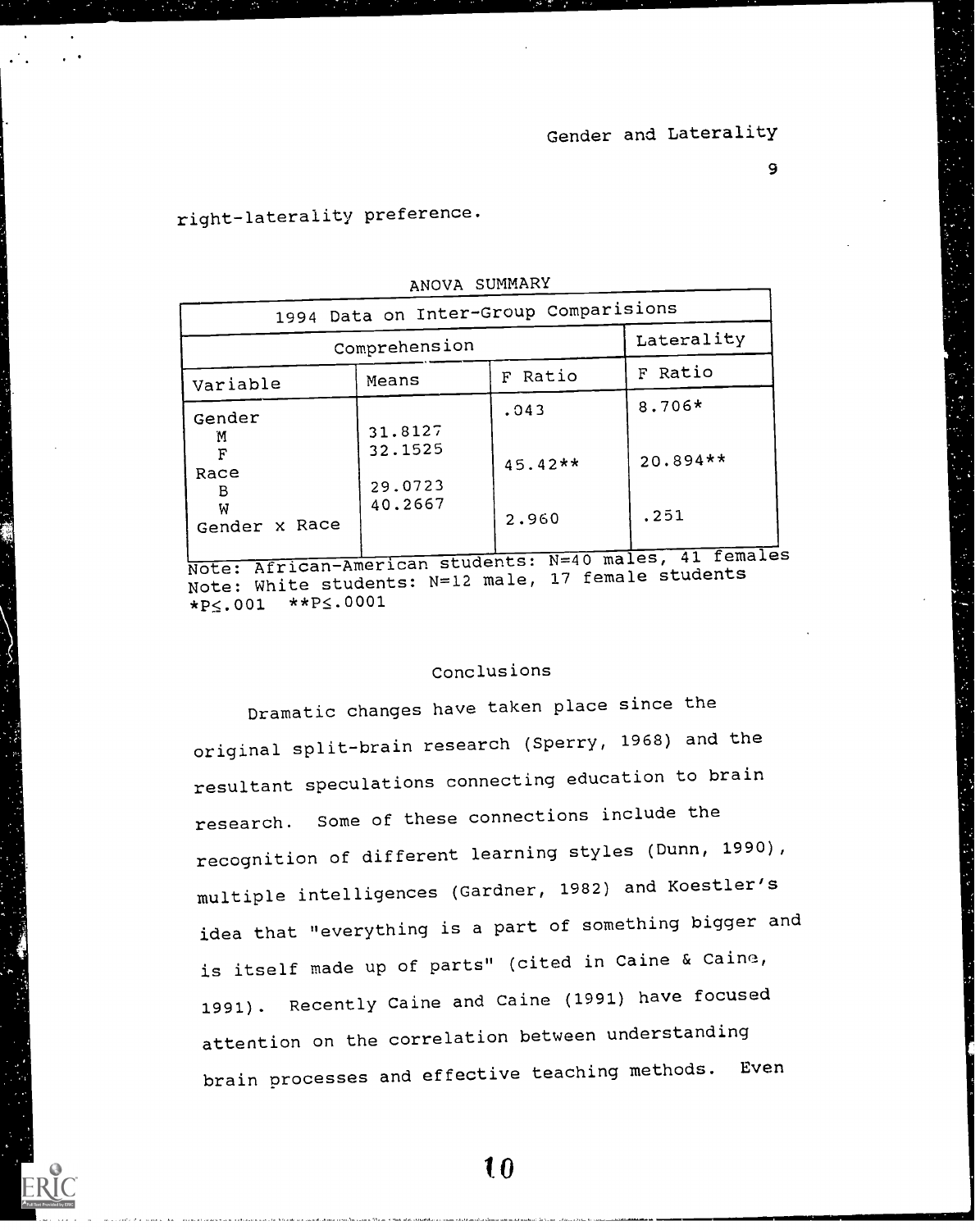10

though there is little agreement about the relationships among cognitive laterality, gender and reading achievement (Bannatyne, 1971; Blaha, 1982; Denno, 1983; Diamond, 1988; Gardner, 1982; Harness, 1984; Kaufman, 1979; Levy, 1985; Maccoby & Jacklin, 1985; Synmes & Rapoport, 1974), studies that rely on brain research suggest that individualizing instruction and allowing students to interact in enriched environments are critical components of exemplary instruction (Hart, 1983; Bennett, Diamond, Krech, & Rosenzweig, 1964).

Although schools might have traditionally relied on left lateral orientations, and it has been suggested that African-American students may not fit these expectations (Hale-Benson, 1983; Hilliard, 1992; Dunn, 1990), these two studies do not necessarily support that position. These findings indicate that an orientation toward left or right laterality is not related to reading comprehension for either males or females. The data from the 1986 study and 1994 replicated study do suggest that male and female African-American students have a significantly different cognitive laterality; the female students showed a preference for left laterality, and the males had a marginally right laterality preference. The post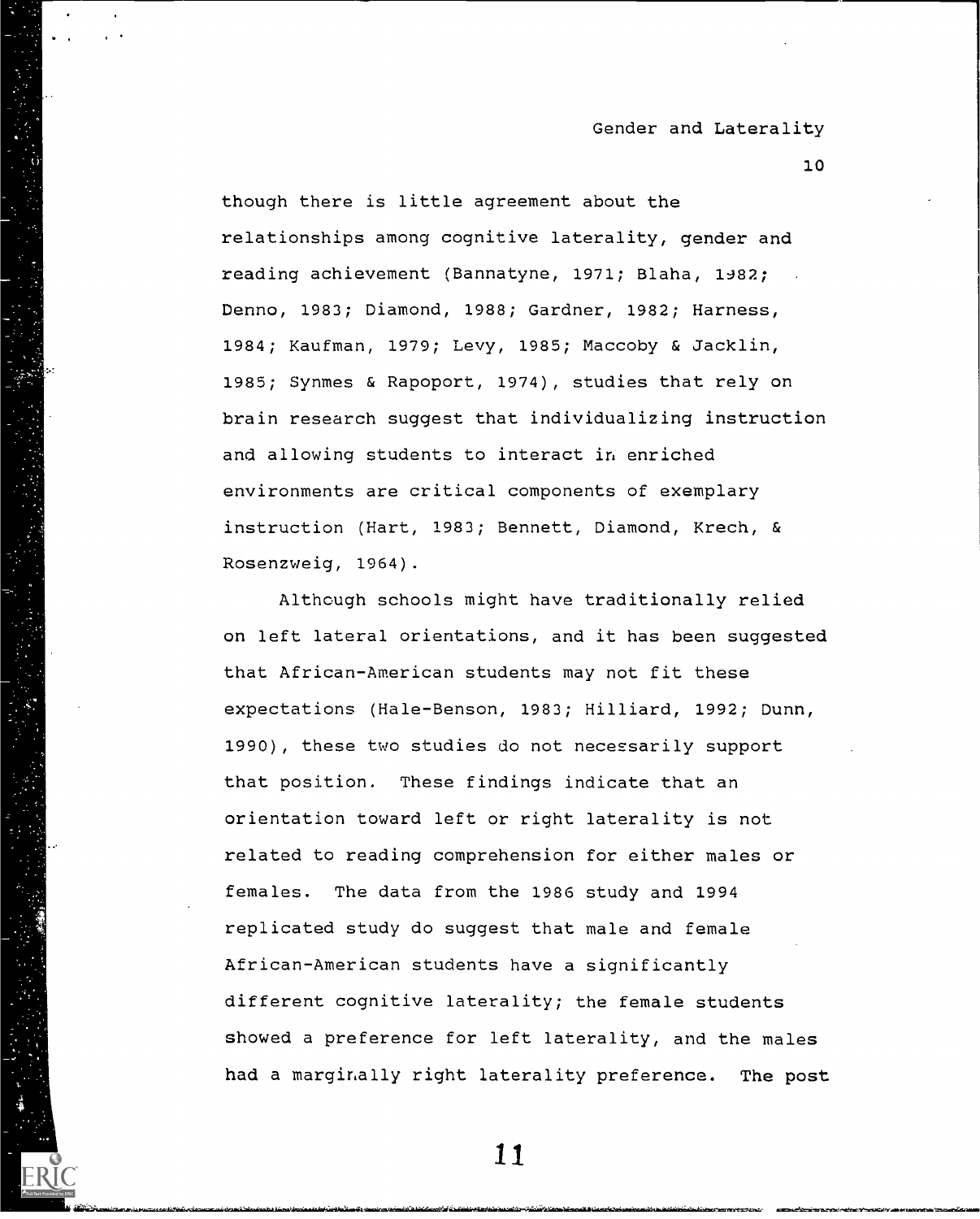11

hoc analysis with the broader sample continued the motif that males and females have different lateralities but are not significantly different in their reading comprehension skills. Furthermore, we did find that blacks and whites as a group had different laterality preferences and, as might have been predicted, that white students scored higher on standardized reading tests. It is interesting to note that the sample means for the African-American and white students indicate that the African-American population slightly favored left laterality and the white population showed a definite right-laterality preference.

Of course, we do not presume to go beyond the data with these findings. Clearly the N in the 1994 study is small (81 African-American students and 29 white students), so it is tenuous to make inter-group comparisons; and I agree with Amado Padilla (1994):

Good science is not achieved because we grossly compare two ethnic or racial groups without clearly understanding how the two groups differ in terms of the behavioral manifestation of culture, language, and/or ethnicity. . . . our priority should be the development of ethnic knowledge. .

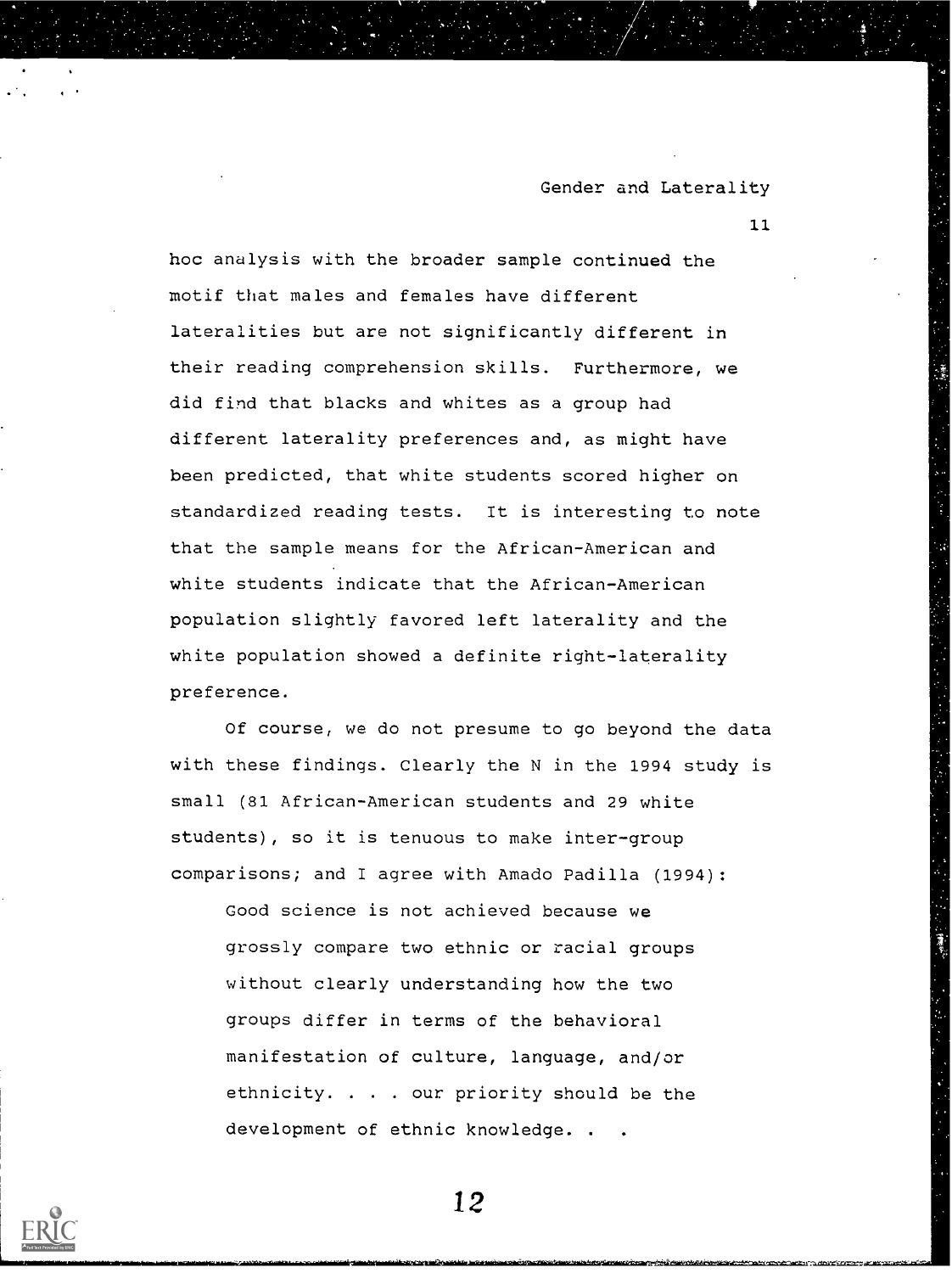12

Nevertheless, this data is valuable in that it advances dialogue about the impact of various influences on black academic achievement. The data in this study substantiates that there are gender and racial differences in cognitive laterality and these differences don't seem to be tied to reading comprehension. In fact, these studies suggest that student laterality is not closely tied to standardized reading test scores.

It is hoped that this reseach will initiate "honest discourse" about teaching strategies that are successful with both African-American and white students who, as evidenced in this study, seem more alike than different.

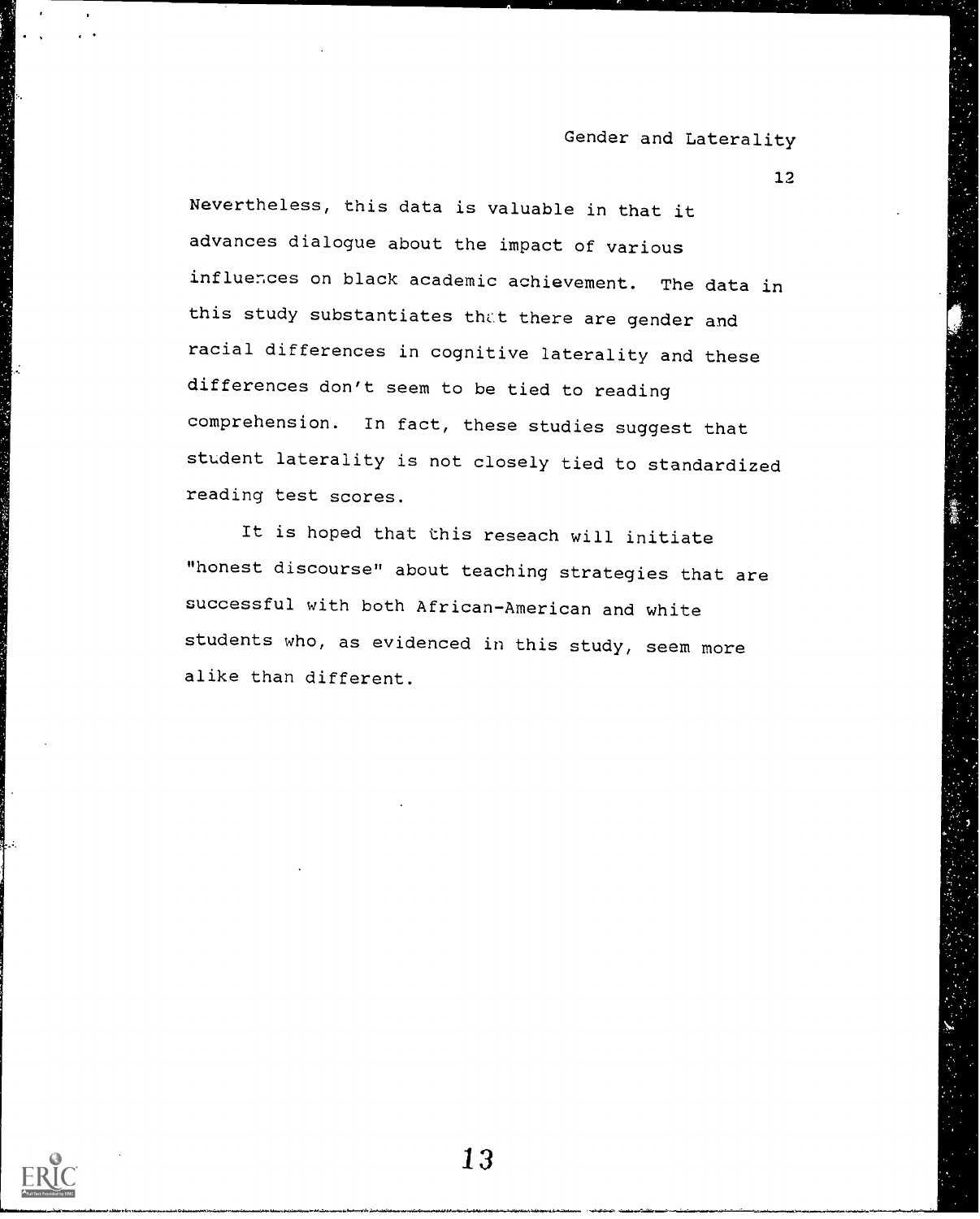#### References

- Bannatyne, A. (1971). Language, reading and learning disabilities. Springfield: Charles C. Thomas, Publisher.
- Bennett, E.L., Diamond, M.C. Krech, D., & Rozenzweig, M.R. (1964). Chemical and anatomical plasticity of the brain. Science, 146, 610-619.
- Blaha, J. (1982). Predicting reading and arithmetic achievement with measures of reading attitudes and cognitive styles. Perceptual and motor skills,  $55(1)$ , 107-14.
- Bridges, R. E. (1986). Black male child development: A broken model. Paper presented at the Annual Conference of the National Black Child Development Institute.
- Caine, R., & Caine, G. (1991). Making connections: Teaching and the human brain. Alexandria, VA: Association for Supervision and Curriculum Development.
- California State Legislature, Black Legislative Caucus. (1990). The African-American male: An endangered species. Sacramento, CA: Author.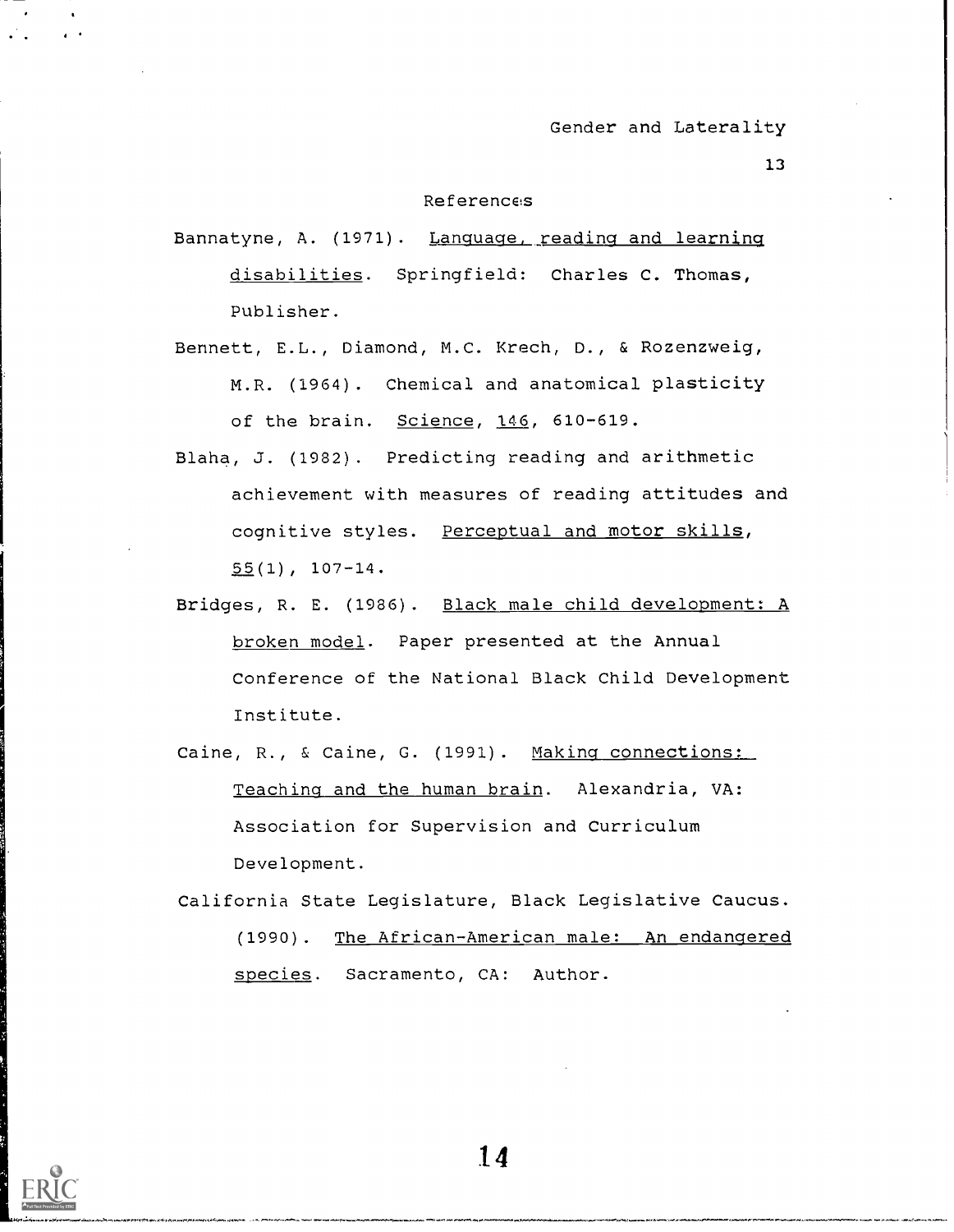- Congress of the U.S., House Committee on Education and Labor. (1990). Hearing on the Office of Educational Research and Improvement. Washington, D.C.: Author.
- Denno, D. D. (1983). Neuropsychological and early maturational correlates of intelligence. Prepared at the Center for Studies in Criminology and Criminal Law, The Wharton School, University of Pennsylvania.
- Diamond, M. (1988). Enriching heredity: The impact of the environment on the anatomy of the brain. New York: The Free Press.
- Dunn, R. (1990). Cross-cultural differences in learning styles of elementary-age students from four ethnic backgrounds. Journal of Multicultural Counseling and Development, 18(2), 68-93.

Gardner, H. (1985). Frames of mind: The theory of multiple intelligences. New York: Basic Books. Gibbs, J.W. (1988). Conclusions and recommendations. In J. W. Gibbs (ed.). Young, black and male in America: An endangered species. Dover: Auburn Publishing Company.

Hart, L. (1983). Human brain, human learning. New York: Longman.



1.5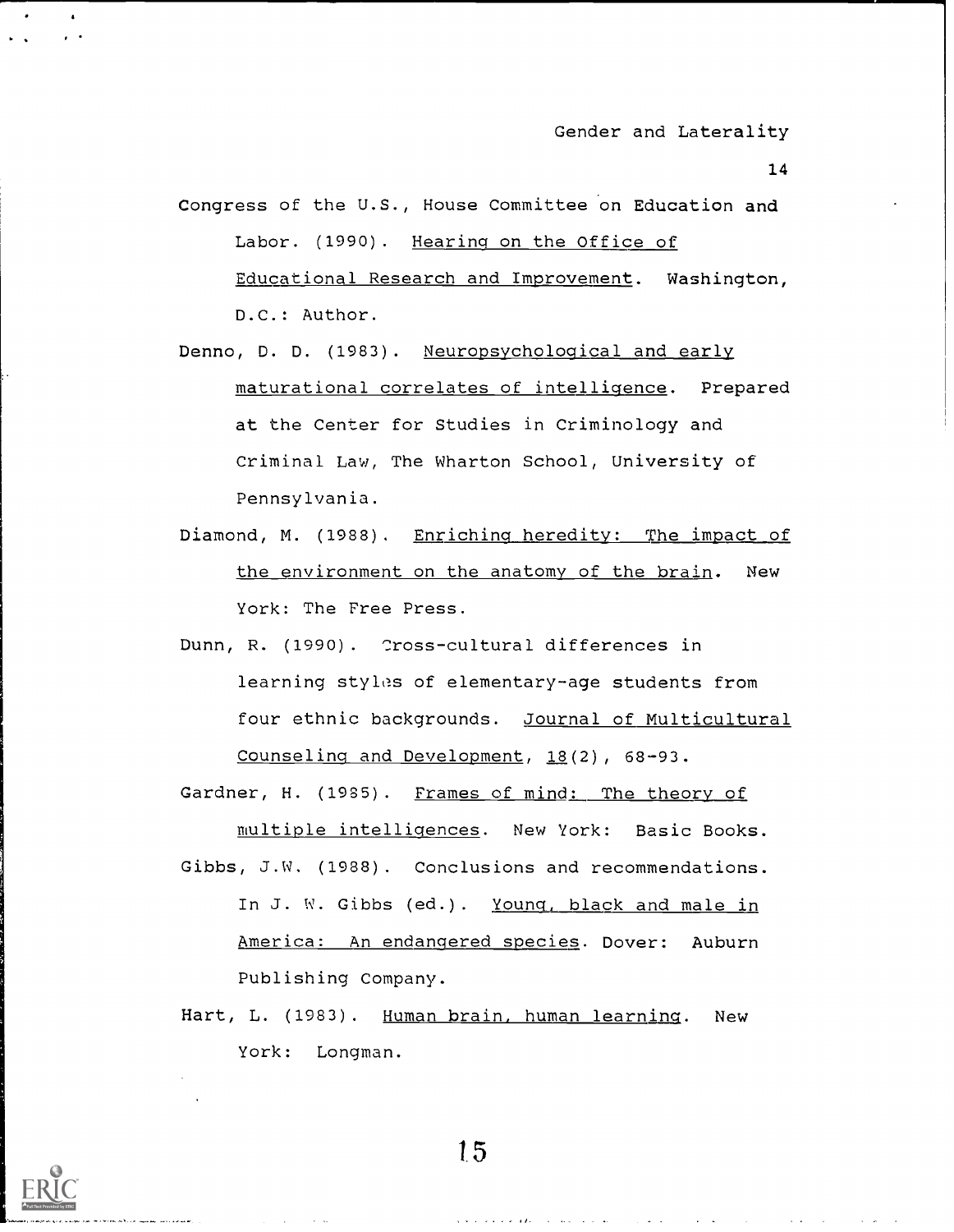15

Hatchell, D. (1986, March). A conflict of reasons and remedies. Crisis, 93(3), 46-47.

Hale-Benson, J. E. (1982). Black children: Their roots, culture, and learning style (rev.ed.). Baltimore: Brigham Young University.

- Hilliard, A. G. (1992). Behavioral style, culture, and teaching and learning. Journal of Negro Education, 61(3), 370-377.
- Kaufman, A. S. (1979). Cerebral specialization and intelligence testing. Journal of Research and Development in Education, 12(2), 96-107.
- Keller, G. (1989). Review essay: Black students in higher education: Why so few? Planning for Higher Education, 17(3), 43-57.

Levy. J. (1935, May). Right brain, left brain: Fact and fiction. Psychology Today, 19, p. 38.

- Maccoby, E., & Jacklin, C. (1974). The psychology of sex differences. Stanford: Stanford University Press.
- Narine, M.L. (1992, April 15). Single-sex, single-race public schools: A solution to the problems plaguing the black community? (ERIC Document Reproduction Service No. ED 348 423)

Odds stacked against young black males. (1991, November 24). Chicago Tribune. p. 16.